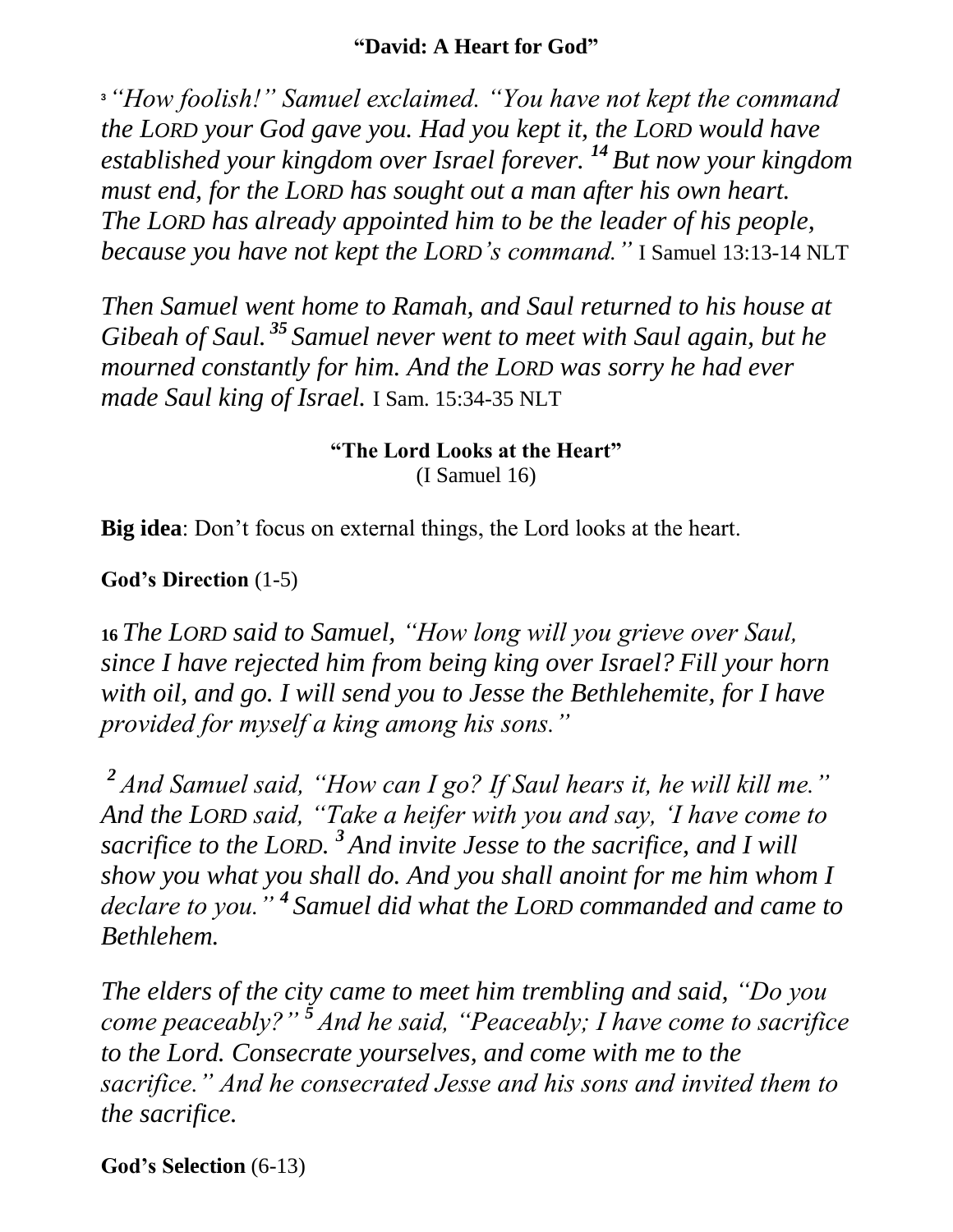*<sup>6</sup> When they came, he looked on Eliab and thought, "Surely the LORD's anointed is before him." <sup>7</sup> But the LORD said to Samuel, "Do not look on his appearance or on the height of his stature, because I have rejected him. For the LORD sees not as man sees: man looks on the outward appearance, but the LORD looks on the heart." <sup>8</sup> Then Jesse called Abinadab and made him pass before Samuel. And he said, "Neither has the LORD chosen this one." <sup>9</sup> Then Jesse made Shammah pass by. And he said, "Neither has the LORD chosen this one." <sup>10</sup> And Jesse made seven of his sons pass before Samuel. And Samuel said to Jesse, "The LORD has not chosen these."*

*<sup>11</sup> Then Samuel said to Jesse, "Are all your sons here?" And he said, "There remains yet the youngest, but behold, he is keeping the sheep." And Samuel said to Jesse, "Send and get him, for we will not sit down till he comes here." <sup>12</sup> And he sent and brought him in. Now he was ruddy and had beautiful eyes and was handsome. And the LORD said, "Arise, anoint him, for this is he." <sup>13</sup> Then Samuel took the horn of oil and anointed him in the midst of his brothers. And the Spirit of the LORD rushed upon David from that day forward. And Samuel rose up and went to Ramah.*

## **Saul and David** (14-23)

*<sup>14</sup>Now the Spirit of the LORD departed from Saul, and a harmful spirit from the LORD tormented him. <sup>15</sup> And Saul's servants said to him, "Behold now, a harmful spirit from God is tormenting you. <sup>16</sup> Let our lord now command your servants who are before you to seek out a man who is skillful in playing the lyre, and when the harmful spirit from God is upon you, he will play it, and you will be well." <sup>17</sup> So Saul said to his servants, "Provide for me a man who can play well and bring him to me." <sup>18</sup> One of the young men answered, "Behold, I have seen a son of Jesse the Bethlehemite, who is skillful in playing, a man of valor, a man of war, prudent in speech, and a man of good presence, and the LORD is with him."*

*<sup>19</sup> Therefore Saul sent messengers to Jesse and said, "Send me David your son, who is with the sheep." <sup>20</sup> And Jesse took a donkey laden with bread and a skin of wine and a young goat and sent them by David his son to Saul. <sup>21</sup> And David came to Saul and entered his service. And Saul loved him greatly, and he became his armor-bearer. <sup>22</sup> And Saul*